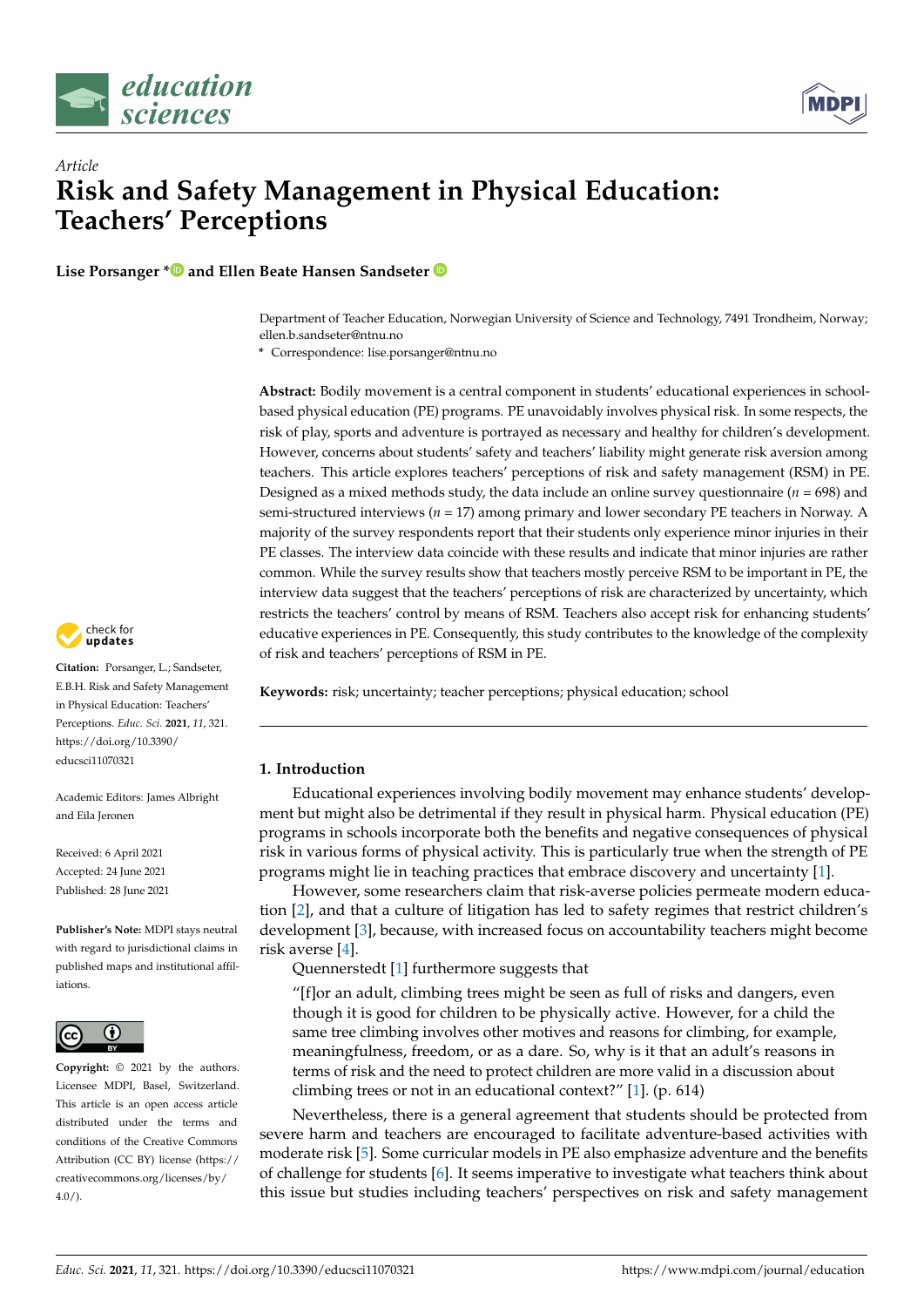(RSM) in PE programs are rather scarce, especially in comparison with early research in childhood education [\[7\]](#page-12-6).

The literature on RSM in PE is more occupied with risk adversity and pays particular attention to teachers' liability and cases of negligent teaching [\[8](#page-12-7)[–11\]](#page-12-8). Other RSM related literature includes recommendations for teachers that are based on identified hazards in PE [\[12\]](#page-12-9). Pedagogically oriented literature also touches upon RSM related themes with a focus on how teachers may teach different physical activities and sports safely such as rugby [\[13\]](#page-12-10) or softball [\[14\]](#page-12-11). Plans and procedures, and safety guidelines, seem to be the ways that teachers may manage risk in PE [\[15–](#page-12-12)[17\]](#page-12-13). Some even advocate the use of checks and controls systems to secure that PE teachers follow safety guidelines [\[15\]](#page-12-12). Consequently, these perspectives of RSM have implications for teachers, indicating that applying these guidelines might improve teachers' RSM and make PE safe(r) for students.

In the outdoor adventure field, a part of the planning process is regarded as a mental rehearsal that enables decisions for safety [\[18\]](#page-12-14). However, adaption of plans [\[18\]](#page-12-14) and ongoing risk assessment are crucial for adventure sports coaches to retain the learning potential for participants [\[19\]](#page-12-15). Hence, the dynamic environments of outdoor instructors and coaches require "adaptive expertise" [\[20\]](#page-12-16) (p. 425). While these studies from the outdoor field recognize the experts and their perspectives for generating knowledge, PE literature on RSM is top-down oriented and focuses less on the practitioners' perspectives and experiences. It is clear that risk managers face dilemmas [\[21\]](#page-12-17) but there is a scarcity of research-based knowledge of teachers' perceptions of RSM in PE [\[22\]](#page-12-18).

However, there are some exceptions. A Korean study suggests that elementary school PE teachers and school administrators have diverging perceptions of safety and liability [\[22\]](#page-12-18). There are mixed reports among PE teachers in Canada as well. While secondary teachers seem to use risk-averse strategies to secure students' safety and not necessarily due to litigation [\[23\]](#page-12-19), safety guidelines are also appreciated by teachers due to liability concerns, particularly when teaching gymnastics [\[24\]](#page-12-20). A more recent Canadian study suggests that teachers are reluctant to teach gymnastics because they do not feel competent and are concerned for safety issues and liability [\[25\]](#page-12-21). Consequently, ambiguity and tension might characterize teachers' perceptions of RSM as they must both control and embrace risk in some respects.

A theoretical and conceptual framework of risk is drawn in the next section to discuss the results and enhance understanding of teachers' perceptions of RSM in PE in this study.

## *A Theoretical and Conceptual Framework of Risk*

This framework draws on social theory on risk, scientific studies of language and theoretical discussions in risk research. These fields are combined in order to shed light on the complexity of risk and teachers' perceptions of RSM. Indeed, risk might unfold in various ways for actors in social life and the ways risk is understood are crucial for how people approach RSM [\[26](#page-12-22)[–28\]](#page-12-23).

Primarily, the more common concept and understanding of risk is related to adversity and loss of something valuable [\[29\]](#page-12-24). It might also be understood as an opportunity to gain something [\[30\]](#page-12-25). Albeit risk is defined in several ways the distinction between risk and danger might be useful for understanding risk and RSM [\[29–](#page-12-24)[33\]](#page-12-26) also in the context of teaching. While risk relates to human action and agency where individuals choose to take risk, dangers are associated with causes that are external and outside of control to humans [\[31](#page-12-27)[,32\]](#page-12-28). In other words, a teacher may create risk by incorporating outdoor swimming in the teaching, yet cannot eliminate the dangerous currents in the water.

The distinction between risk-taking and risk-making [\[21\]](#page-12-17) may be useful for exploring the meaning of generating risk in PE. When someone creates risk for their own good, they are considered to be risk-takers. Risk-making on the other hand applies to situations where the consequences adhere to someone else than the person that generates the risk.

The concept of safety is interwoven with risk because safety is conceptualized as the opposite of risk or as a state where risk is eliminated or reduced [\[29](#page-12-24)[,30\]](#page-12-25). This connection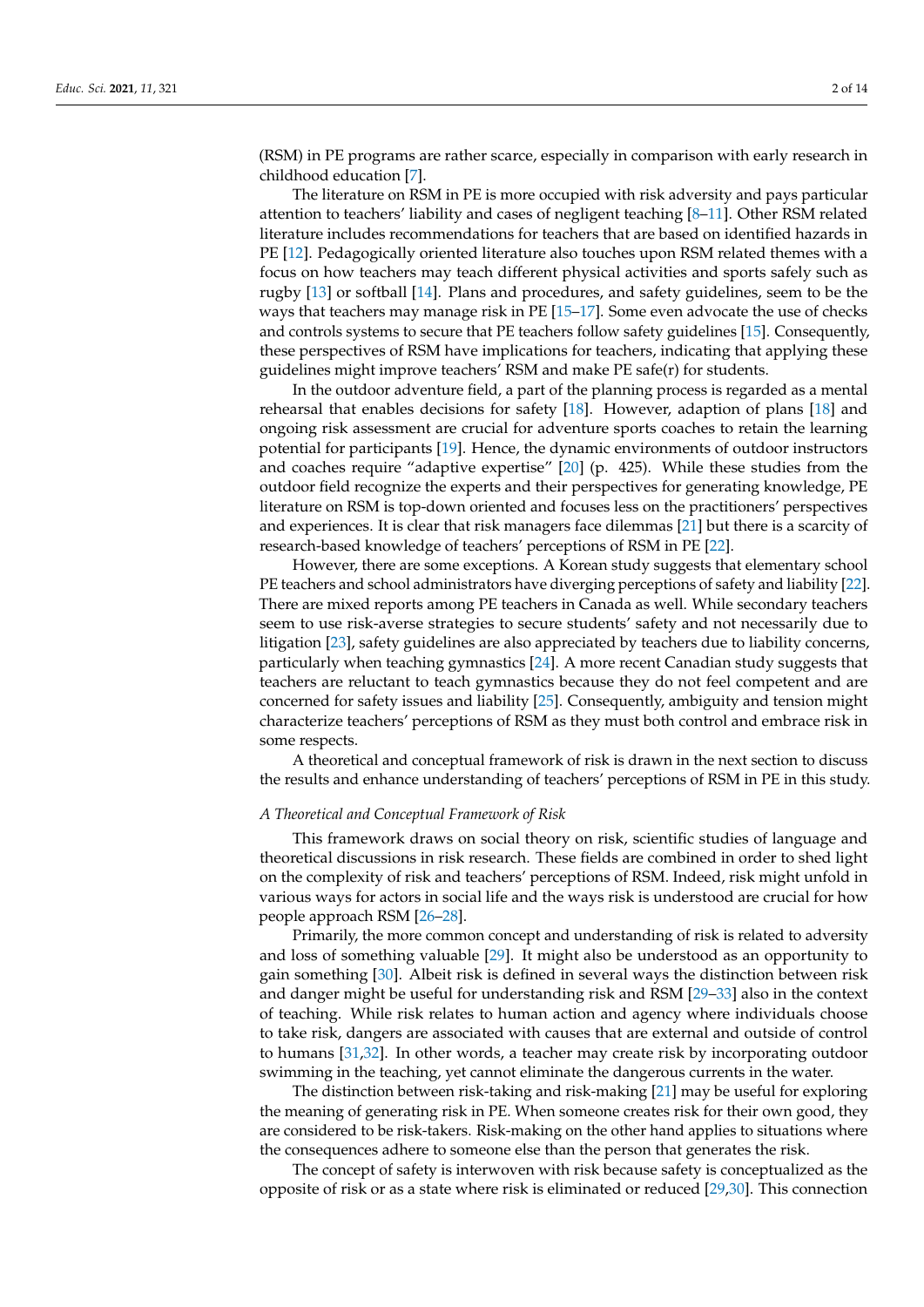may be understood as a dichotomy or on a continuum: when risk is low, safety is high [\[30\]](#page-12-25). However, the degree of safety might be disputed due to uncertainty. When knowledge of risk is weak or unknown, the perception of safety might be diffuse or incorrect, and absolute safety might not be applicable in real life [\[33\]](#page-12-26). Risk uncertainty sets limitations for any actors' knowledge about the future and possible scenarios [\[34\]](#page-12-29). Uncertainty is a key dilemma in risk knowledge, and clearly demonstrates the limitations to certainty and RSM [\[34–](#page-12-29)[37\]](#page-13-0). Equally, what is considered safe or safe enough might depend on the culture in question [\[26\]](#page-12-22). Building on this framework and the dimension of risk uncertainty, this article proposes that uncertainty might be educative [\[1](#page-12-0)[,2\]](#page-12-1) in terms of being a pedagogical approach that may foster development and learning for both teachers and students [\[38\]](#page-13-1). Uncertainty might be anchored in teaching pedagogies or by choice of the teacher, and not necessarily related to limitations in risk knowledge or unforeseeable events [\[34](#page-12-29)[–37\]](#page-13-0). Opening for educative uncertainty in PE might be a choice of taking pedagogical risk to enhance students' learning.

Given the complexity of risk it is uncertain why the teacher's voice is rarely given space in the research on RSM in PE. In concordance with Young [\[23\]](#page-12-19), gaining teachers' perspectives on risk and RSM is crucial in generating research-based knowledge for PE. The purpose of this study is to explore teachers' perceptions of RSM in PE which is operationalized in an overarching research question and two sub-research questions:

How do teachers perceive risk and safety management (RSM) in their PE teaching?

Q1 What characterizes teachers' experiences with RSM in PE?

Q2 How do teachers perceive risk in PE?

#### **2. Materials and Methods**

The concept of risk incorporates both physical and social dimensions [\[27\]](#page-12-30) that are understood from a range of ontological and epistemological perspectives. This study is positioned within the social sciences [\[26](#page-12-22)[–28\]](#page-12-23) with the purpose to explore teachers' perceptions of RSM.

#### *2.1. Design and Procedure*

This study applied a mixed methods research approach and a convergent design [\[39\]](#page-13-2) that included data from both a quantitative questionnaire [\[40\]](#page-13-3) and qualitative semistructured in-depth interviews [\[41\]](#page-13-4). The data generation for both sub-studies were conducted in the fall of 2019 and the results are integrated by a narrative approach in the discussion [\[42\]](#page-13-5). The aim behind the design was to gain insight into trends in the quantitative data and to gain rich in-depth data to generate a more elaborate and nuanced understanding.

The survey was designed as an online questionnaire through *Select Survey* which is an online survey tool designed by the researchers' university. The questionnaire was developed through multiple approaches. Relevant topics were discussed based on the aim of the survey and the researchers' experiences with RSM in PE and from PE teacher education (PETE). The international literature on RSM in PE was investigated for central topics. Former Norwegian surveys targeting PE teachers were also investigated to inform the construction of demographic items and values [\[43,](#page-13-6)[44\]](#page-13-7). PETE educators at the researchers' university were invited to comment on the themes and items before a small-scale pilot survey was conducted with PETE educators and PE teachers (*n* = 12). Follow-up conversations typically related to validity, missing and redundant items, and the time spent completing the survey. Items and wording were further amended following interviews with teachers  $(n = 17)$ .

The survey comprised four topics; background, experience and opinion, change and development, and practice. In the present article, four questions are analyzed and discussed. The prevalence of injuries in PE classes might contribute to increased focus on RSM and the respondents were therefore asked: *how often are students injured while you are*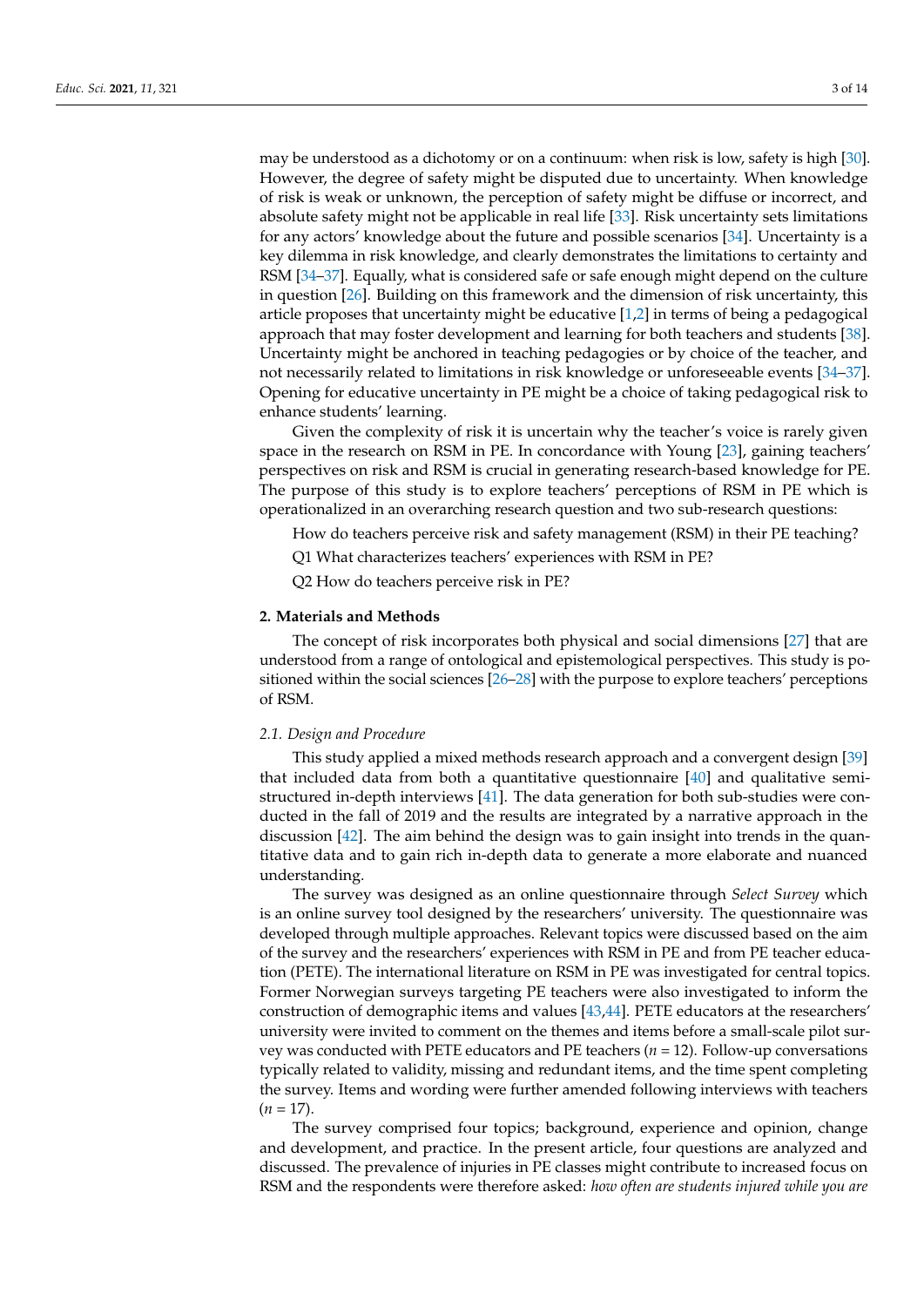# *teaching?* (*frequency of injury*) and with values on a seven-point Likert scale from 1 (never) to 7 (always).

Along with the perceived prevalence of student injuries, how teachers experienced the severity of the injuries when they occurred was interesting to know, since this could influence how dramatically these situations were perceived by the teachers. To gain information on the severity of student injuries, the teachers were asked to categorize the students' injuries, if any, in terms of severity. The respondents were asked: *if you have had students that were injured, what were the degrees of the injuries?* (*degree of injury*). The item comprised five values (from minor to critical) that were inspired by the abbreviated injury scale [\[45\]](#page-13-8) and each value had an explanatory sub-text.

To gain more knowledge of the perceived importance of RSM the respondents were asked what they thought of RSM: *what are your thoughts about RSM in PE?* (*opinion of RSM*) and with five-values from 1 (of very little importance) to 5 (very important).

Teachers' implementation of the curricula might have constructed reasons for their responses to RSM. Teachers could have different perceptions of the riskiness of the activities they include in their PE teaching, and some activities might have evoked fear, unease and more attention to RSM than others. The respondents were therefore asked: *are there any physical activities or teaching methods in physical education that are riskier than others?* (*risky activities*). The respondents were told in a subtext to rank the physical activities or teaching methods in terms of riskiness from 1 to 3 in three open response options.

The interviews were conducted over a five-week period in the fall of 2019. They were done in-person, audio-taped, and with an average length of 45 min, ranging from 31 to 69 minutes. Interviews were conducted by the first author with the support of an interview guide that included six predefined categories that were background, opinion, societal expectations, change and development, competence and training, and practice. The guide was designed to ask open questions and for the conversations to open avenues to other topics than those that were preplanned [\[46\]](#page-13-9). Interesting topics and leads from previous interviews were brought up with participants in the subsequent interviews. All of the 17 interviews were transcribed verbatim throughout the five-week interview period.

#### *2.2. Recruitment and Participants*

For both studies, e-mails were sent to school management personnel, who functioned as door-openers. The e-mails requested participants, including a cover letter with detailed information. The cover letter included information about the research, how each study would occur, what the participants would be consenting to and the potential consequences of participation. The letter contained a definition of RSM as risk and safety work with the intent to prevent and manage accidents and physical injury to students in PE.

Regarding the survey, the Norwegian Directorate for Education and Training provided the researchers with a list including 2859 Norwegian primary and lower secondary schools. Based on this list, 2572 public schools were contacted. This resulted in 949 participant teachers in primary and lower secondary education that began answering the survey ( $n = 949$ ). Among these, 251 respondents were removed from the initial number of respondents. First, those who had not agreed to participate in the study by not checking 'finish' on the last page of the survey were removed  $(n = 240)$ . The respondents who did not give any demographic data were also removed  $(n = 11)$ . Within the final sample of 698 respondents, 17 missed one or two demographic item scores but were included in the analysis as they responded to the remaining questions and agreed to participate.

The respondents to the survey worked as PE teachers in primary (49%), lower secondary (34.1%) and mixed (16.6%) schools of both primary and secondary education, from all counties  $(n = 18)$  in Norway as of 2019. Among these respondents, 25.2% did not have any university credits from PETE, whereas 49.3% had 60 or more credits. Approximately half of the respondents (49.9%) had worked as PE teachers for 9 years or less, and among these, 117 teachers (16.8%) had two years or less of PE teaching experience. A total of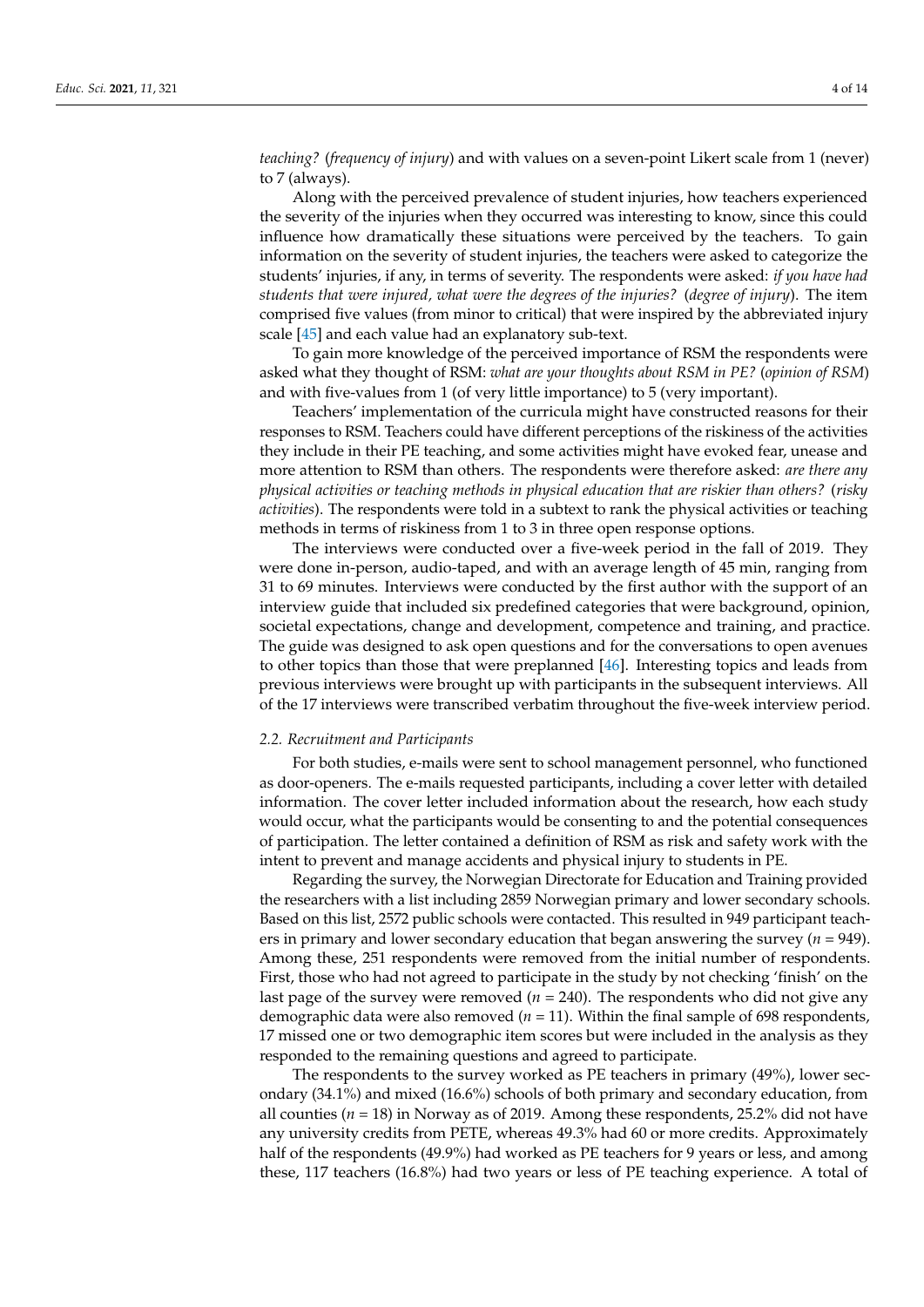31 respondents (4.4%) had taught PE for more than 30 years. Table [1](#page-4-0) shows the survey respondents' ages and gender.

<span id="page-4-0"></span>**Table 1.** Respondents' ages and gender.

| Gender | ${<}29$ | $30 - 39$ | $40 - 49$ | $50 - 59$ | $>\!\!60$ | Total     |
|--------|---------|-----------|-----------|-----------|-----------|-----------|
| Female | 70      | 97        | 93        | 58        | 10        | 328       |
| Male   | 71      | 119       | 98        | 58        | 18        | 364       |
| Total  | 141     | 216       | 191       | 116       | 28        | 6 missing |

Regarding the interview participants, a purposeful sampling strategy was applied to select participants [\[47\]](#page-13-10) in which the main goals were to recruit teachers in both primary and lower secondary education, teachers that taught PE in the fall of 2019, to have both male and female participants, a wide range in age group and in teaching experience, and teachers that worked in both rural and urban schools. The participants were selected from three counties in proximity to the researchers' university in Norway for pragmatic reasons. Among the teachers in this study ( $n = 17$ ) the majority of the participants were male ( $m = 11$ ,  $f = 6$ ), 12 (70.5%) were 40 years or older, and they worked in lower secondary ( $n = 11$ ), primary (*n* = 5) and mixed schools (*n* = 1). All participants possessed a postgraduate degree in either generalist teacher education or specialist PE teacher education. Two teachers did not have any PETE background, whereas the remaining had PETE-related credits ranging from 15 credits to the equivalent of a bachelor's degree. All teachers had a minimum of one year of PE teaching experience, whereas 13 teachers (76.4%) had more than 10 years of teaching experience.

## *2.3. Analysis*

The software IBM SPSS 26.0 (Armonk, NY, USA) was used to calculate frequency and percentages of the survey data. The researchers translated the questions and answers from Norwegian into English. In brevity, question (1) *frequency of injury* was reported on a seven-point Likert-type scale (never–always), (2) *degree of injury* and was reported in five values (minor–critical) (3) *opinion of RSM* was an item reported on a five-point Likert-type scale of importance (of very little importance–very important). Question (4) *risky activities* was constructed with three available open responses with the participants being asked to range the riskiest activity or teaching method first. The data related to *risky activities* were therefore categorized with Microsoft Excel by one of the researchers before the categories were crosschecked with the second researcher and thereafter quantified.

The interview analysis was a continuous process that began in the interview situation, followed by transcription of the data, coding and further analytical steps, and was finalized in the writing of results. The aim throughout the analysis was to generate results that were grounded in the data. The first author conducted the first phase of the analysis and the transcribed material was carefully read to gain an overview and then imported into the analytical software tool NVivo 12 (QSR International, Melbourne, Australia). To emphasize the participants' voices and actual wording, the data were coded by using In vivo coding in a line-by-line strategy [\[46,](#page-13-9)[48\]](#page-13-11). The next phase of analysis included reading these codes and material to identify patterns. Based on this process, a set of focused codes that represented the core of the material was selected to generate initial categories [\[46,](#page-13-9)[48\]](#page-13-11). The following analytical phase consisted of memo-writing, interpretation and discussion among the researchers and initial categories were crosschecked with the interview transcripts to secure that they were anchored in the data. The participants were informed of the study and of ethical information in the cover letter attached to the recruitment e-mail.

## *2.4. Ethical Considerations*

The Norwegian Centre for Research Data (the Norwegian national Data Protection Services) gave their approval to the study before any data were collected and all participants were informed of the project's approval in the cover letter. With regards to the survey, the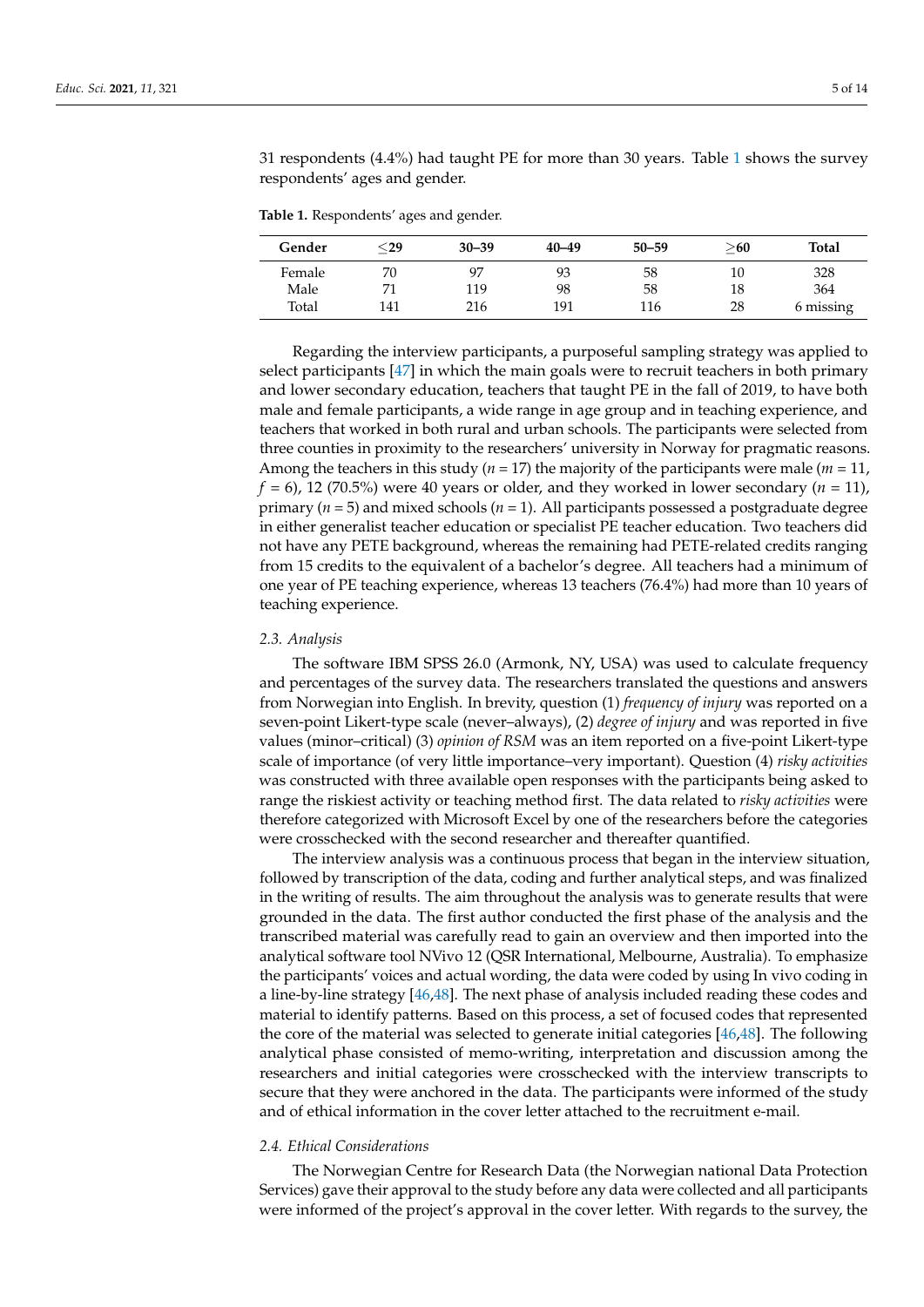respondents were again informed in the introduction to the online questionnaire of the aim of the study, its ethical implications and how they were handled as well as how their answers would be anonymous and how identities were impossible to track. Their informed consent for participation was given when they clicked 'finish', and incomplete forms were excluded from the final data material. The online survey with results were deleted after the results were downloaded to a secure and approved site.

Those who wished to participate in the interview study reached out by mail or via their local school management and the date and time were agreed upon. Of the interviews, 16 were conducted on the teachers' workplace and one was conducted at the researchers' university. Before each interview, the participants were again asked whether they participated voluntarily and were informed of the interview process. A consent form was signed if they agreed to participate. Their approval was secured to use a recorder for audio taping. In transcribing the conversations, the researcher de-identified the material by removing directly identifiable data, e.g., name; age; and sufficient additional data, such as the name of the teachers' workplace. The audio recordings were deleted after transcribing the material.

## **3. Results**

The presentation of results from the survey and interviews is done separately in the following section. The results from the survey include teachers' reports regarding (1) the *frequency of injury*, (2) the *degree of injury*, (3) their *opinion of RSM* and (4) *risky activities.* The interview data comprise four categories included in the results: (1) *uncertainty as a characteristic of risk*, (2) *inherent risk in physical activities,* (3) *risk generated by the students* and (4) *accepting adverse consequences*.

## *3.1. Results from the Survey*

#### 3.1.1. Frequency of Injury

Table [2](#page-5-0) shows that very few of the teachers (only 1.4%) perceive that students experience injuries often in their PE classes. None of the respondents report that injuries happen very often or always. On the other hand, there is also a few (3.2%) respondents that report of no injuries to students in their teaching. The results show that the vast majority of respondents perceive that injuries to students happen rarely or very rarely in their PE classes.

| <b>Values</b> | Frequency | Percent |
|---------------|-----------|---------|
| Never         | 22        | 3.2     |
| Very rarely   | 333       | 47.7    |
| Rarely        | 202       | 28.9    |
| Sometimes     | 126       | 18.1    |
| Often         | 10        | 1.4     |
| Missing       | ц         | 0.7     |

<span id="page-5-0"></span>**Table 2.** Teachers' responses on how often students are injured.

#### 3.1.2. Degree of Injury

Table [3](#page-6-0) provides an overview of the results on *degree of injury* with the values severe, very severe and critical merged to retain the respondents' anonymity. The percentage is calculated from the total number of respondents to the survey (*n* = 698). Table [3](#page-6-0) shows that the majority of the teachers experience mostly minor injuries in PE classes, and very few experience injuries ranking as severe or critical. On the other hand, quite a few (22.6%) report moderate injuries, indicating that one of every four of these teachers might have had this experience at some point.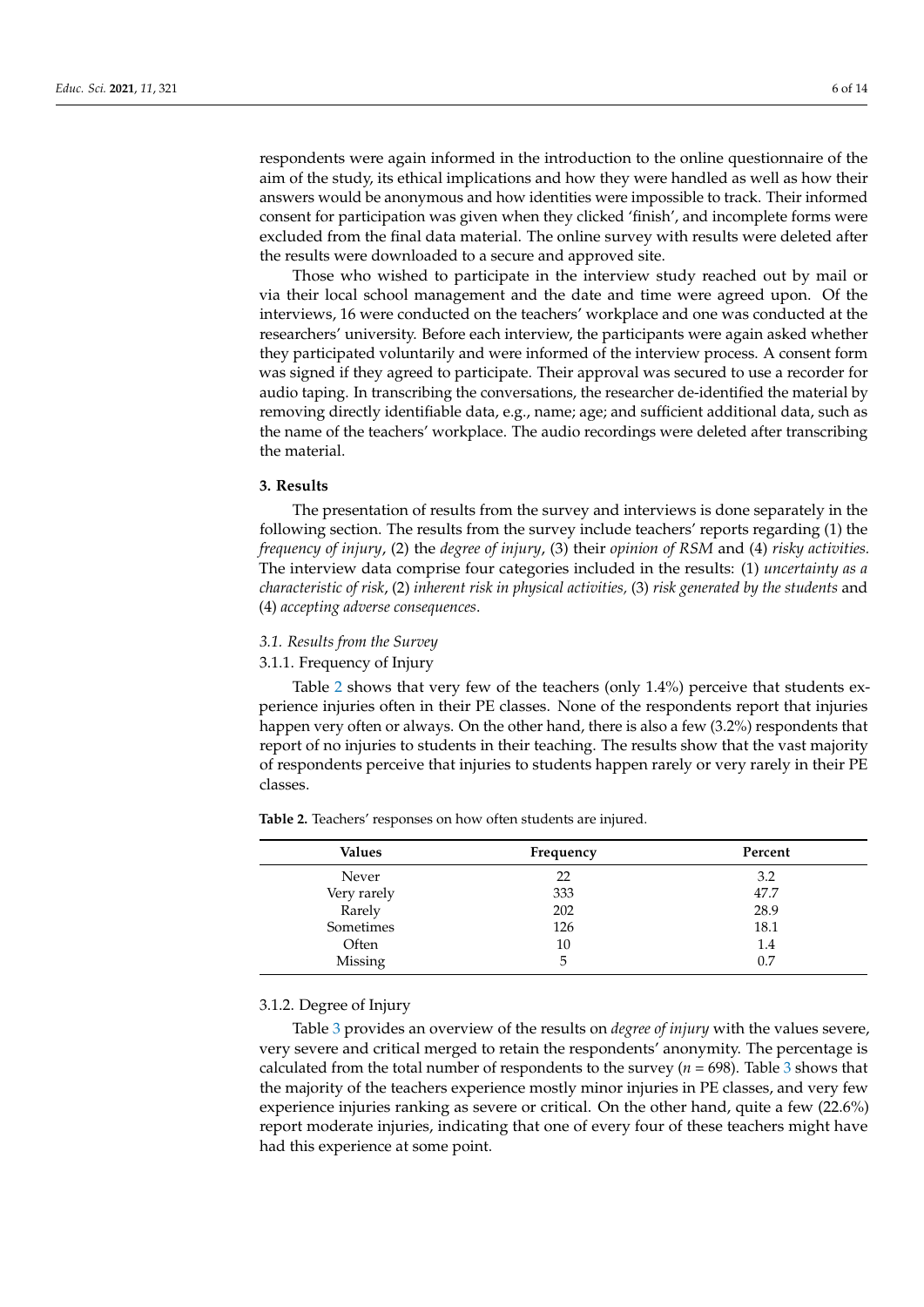| Degree of Injury                    | Description                                                                              | Frequency | Percent |
|-------------------------------------|------------------------------------------------------------------------------------------|-----------|---------|
| Minor                               | Sprain, strain or small<br>open wounds                                                   | 630       | 90      |
| Moderate                            | Simple bone fractures, wounds<br>and cuts less than 10 cm                                | 158       | 22.6    |
| Severe, very severe<br>and critical | Multiple bone fractures,<br>unconscious more than 15 min,<br>uncertain outcome, or death | 16        | 2.2     |

<span id="page-6-0"></span>**Table 3.** Teachers' responses to the degree of injury when students have been injured.

#### 3.1.3. Opinion of RSM

Table [4](#page-6-1) gives an overview of the results on *opinion of RSM* and the teachers' reports on the perceived importance of RSM in PE. The results show that a vast majority of the respondents (86.3%) think that RSM is important or very important and rather few (4.3%) report that it is of little or very little importance.

<span id="page-6-1"></span>

|  | Table 4. Teachers' responses to what they think about RSM in PE. |  |  |  |
|--|------------------------------------------------------------------|--|--|--|
|--|------------------------------------------------------------------|--|--|--|

| Values                    | Frequency | Percent |
|---------------------------|-----------|---------|
| Of very little importance | 18        | 2.6     |
| Of little importance      | 12        | 1.7     |
| Neither/nor               | 64        | 9.2     |
| Important                 | 388       | 55.6    |
| Very important            | 214       | 30.7    |
| Missing                   |           | 0.3     |

## 3.1.4. Risky Activities

In the ranking of risky physical activities or teaching methods, gymnastics has the most reports (38.9%) followed by water activities (34.2%) and team sports (6.7%) in the first rank. These three comprise the majority with nearly 80 percent (79.8%) of the physical activities that teachers perceive to be riskier than others. This pattern of these three activities is repeated in the second open response and rank with 62 percent (62.3%) of the responses. In rank three are, firstly, team sports (25%), followed by winter activities (13.4%) and outdoor education (13.4%). There are only seven reports of teaching methods in total and include inductive teaching and student-led activities. Figure [1](#page-7-0) illustrates the teachers' responses to *risky activities*.

#### *3.2. Results from the Interviews*

The interview results comprise the four categories: (1) uncertainty as a characteristic of risk, (2) inherent risk in physical activities, (3) risk generated by the students and (4) accepting adverse consequences. The citations from the interview raw data are selected because they are representative of the four categories. The codes (e.g., IP16) are generated by the Interviewee Person and a number.

## 3.2.1. Uncertainty as a Characteristic of Risk

Teachers in this study claim that the risk of accidents and injuries to students relates to the inherent traits of the PE program. In talking of risk in PE, the reference is other school programs in which the physical risk in PE is perceived to be higher.

"Especially compared to other school programs, it is the program that is most prone to injuries. It happens relatively often that we have minor injuries—little things and such". (IP16)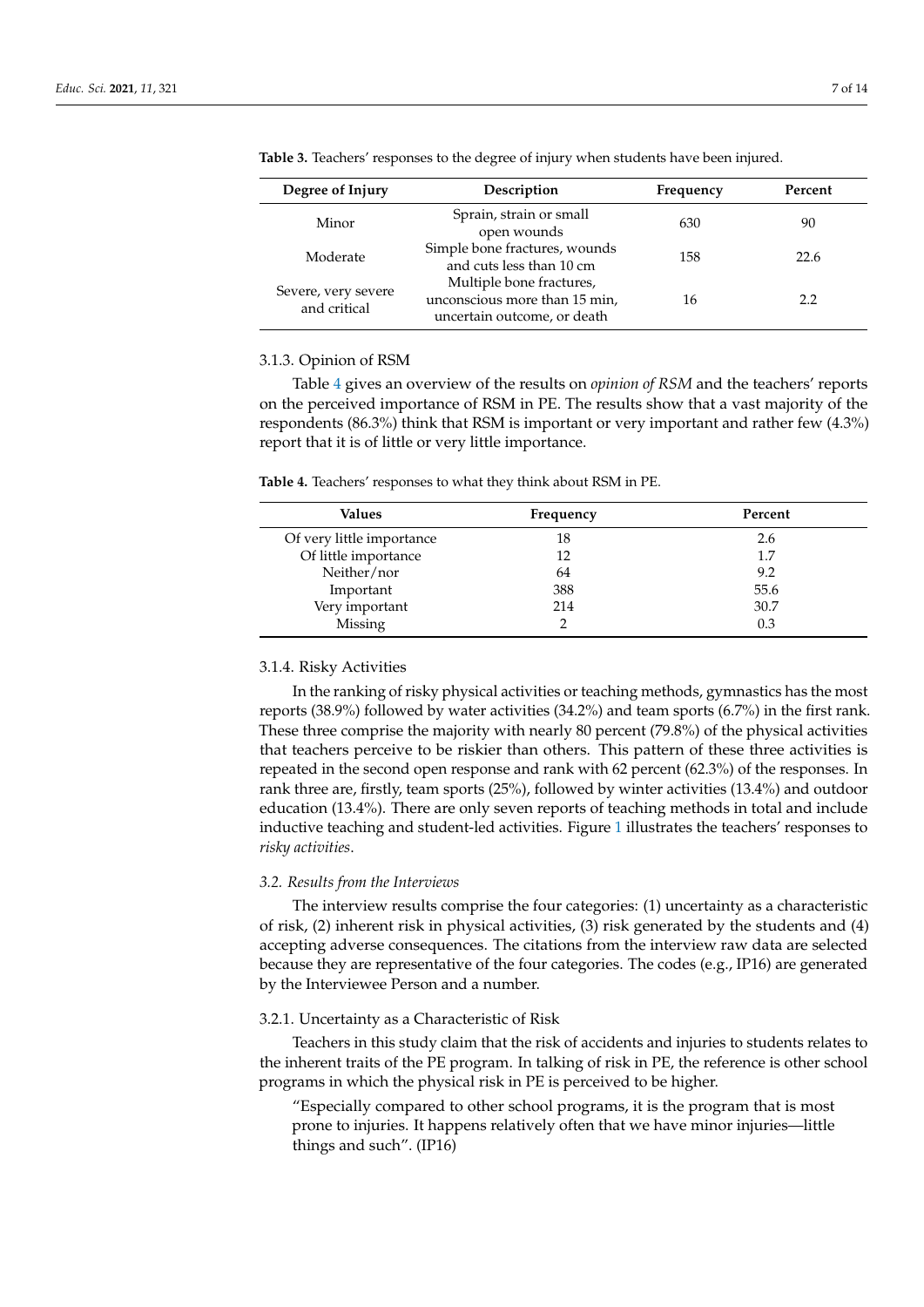<span id="page-7-0"></span>



However, the teachers still do not seem to consider PE as incurring a great risk, and some even claim they do not pay attention to RSM in their teaching. The teachers' experiences of risk are characterized by the dichotomy of being or not being in control. The teachers' lack of control generates an uncomfortable feeling and is clearly a worry in some respects, and a participant claims that:

"if we bring students outside, I am not in control. It means, I have control of things . . . I believe it is a natural element in the subject, but as I think of it, it is a source of concern that is always present". (IP6) my students, but I am still not in control. It is just the way it feels, the nature of

This feeling of not being in control might relate to how the teachers interpret/enact the curricula, and contextual barriers might create a dilemma for teachers because a lack of supervision might induce both risk and stress. One participant explains that:

"[s]ome of the problem with organizing physical activities is that we are alone. "[s]ome of the problem with organizing physical activities is that we are alone.<br>Often I need to split them in groups and do activities in two halls, for example, and I cannot be in two places at the same time. Still, I choose to organize the activity in a way that makes PE fun, and I want to take advantage of the space, so there is always a risk that something can happen in the other part of the hall. [  $\dots$  ] I have experienced it before; it is a bit creepy that you are not present right

when it happens". (IP16)

The participants experience control when they are present and close to the students; however, when the teachers attempt to be in control, other unforeseen situations might arise.<br>
T These include a combination or diversity of incidents, mishaps, other causes or outcomes. An impression among the participants is the limitations of RSM due to unpredictable This feeling of not being in control might relate to how the teachers interpret/enact events because:

"[y]ou can never be a hundred percent assured, but it must mean something, but  $\frac{1}{2}$ I believe it is hard, because it happens so fast. It may happen at any time. [...] that [the students] will fall outside the mattress when [they] are conducting a high jump, but in the take-off the knee fails. So that is something you cannot plan or do something about". (IP17)  $\frac{1}{2}$ You may plan for this to happen and then something else happens. You are afraid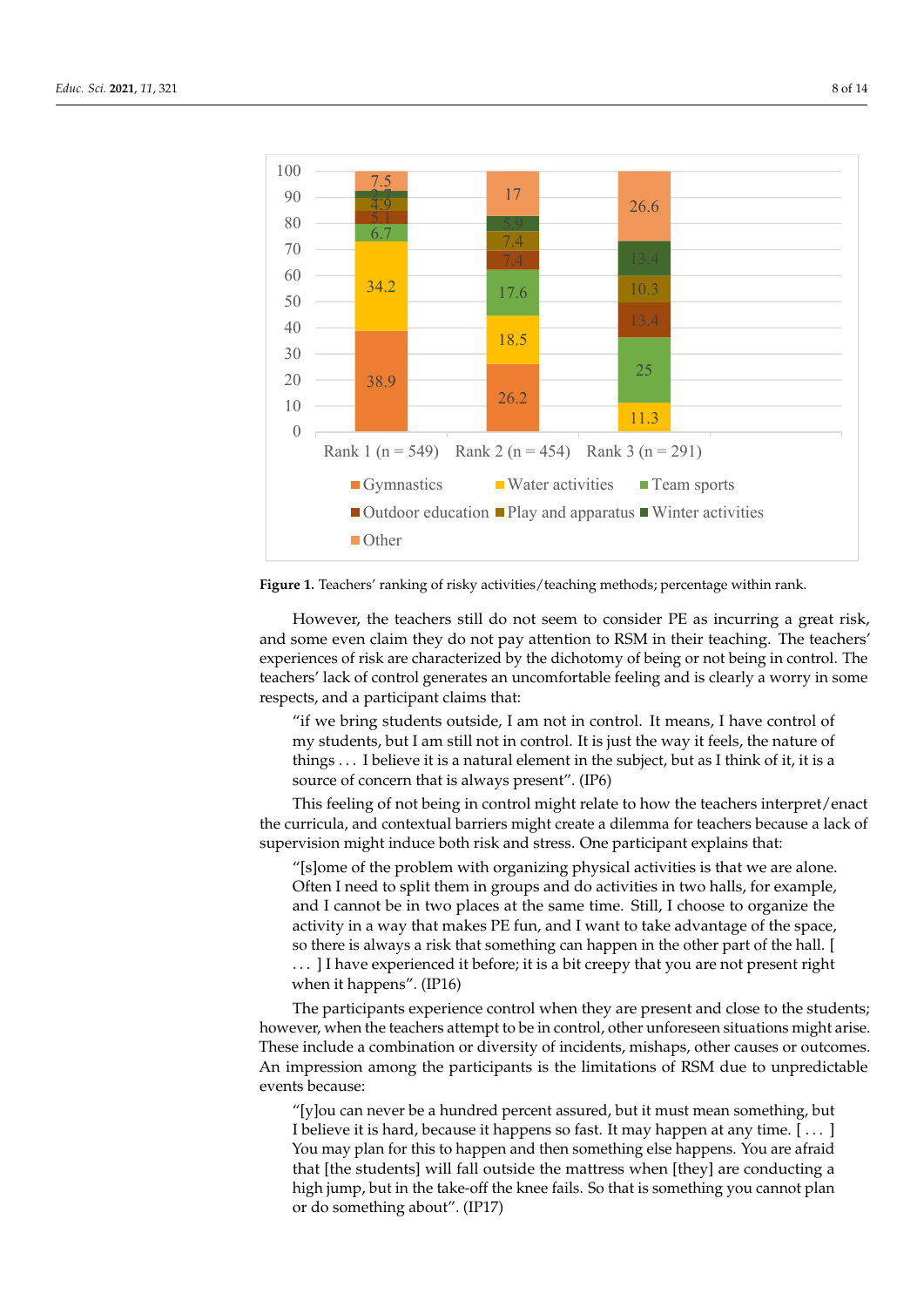Adding to their perception of uncertainty, the teachers seem to associate certain physical activities with higher risk.

## 3.2.2. Inherent Risk in Physical Activities

Although games and play are unpredictable, the teachers describe certain physical activities such as climbing, water activities, strength exercises, contact sports and outdoor education as likely to incur risk, and some as even likely to cause severe injury to students. These activities are described as dangerous, evoking a feeling of insecurity and a lack of control. Gymnastics has a clear and prominent position as the physical activity that concerns the teachers the most due to the movements involved. Teachers describe the use of gymnastics equipment such as trampolines or vaults as unsafe and requires extra caution. Teachers also question their competence in teaching gymnastics and a participant argues that:

"[i]t might be due to me not being [competent] enough, that I am unknowledgeable of, in relation to the trampoline and up in the air I imagine that a lot of things may happen. I do not have complete control of how they come down". (IP9)

There is however a controversy relating to teachers' perceptions of gymnastics and the use of trampolines, as their perceptions do not necessarily relate to their own teaching experiences in which these activities have led to accidents and injuries to students. As this following excerpt indicates, there might be other reasons for the teachers' associations of gymnastics as unsafe.

"It might be dangerous if you are not there, watching. We got a trampoline a few years ago. I do not use it when I am alone. Because you tell the students to take it easy, but they do not". (IP2)

"Have there been any accidents?" (Researcher)

"Not any accidents, no, but we are cautious when using it".  $(IP2)$ 

Hence, how the students act during PE raises concerns in addition to the physical activities taught.

#### 3.2.3. Risk Generated by the Students

The combination of physical activity and students' characteristics, such as playing soccer with varied degrees of competence among the students, strengthen the potential for accidents in PE. This aspect, according to the interviewees, relates to situations in which the teachers are not in complete control of the students' actions. Teachers seem to associate two student groupings with risk in PE programs. In describing the first group, teachers position them against a frame of reference in which they compare them to students from 'before'. First of all, this group of students lack bodily learning experience and they:

"are not used to moving as much and then the risk of injury is greater, and I must take that into consideration when I set them into motion". (IP10)

The teachers characterize the students as lacking in motor skills and body control, having limited experience with physical activity and being unfit. The teachers do not consider the more physically active students to be at risk because these students know how to avoid potential risk situations. The second grouping of students that generate risk contrasts with the first group of unfit students due to their roughness. Teachers describe them as wild and competitive and say that some of them break the rules to win and generate risk for the other students. Participants claim that rough boys are especially challenging in relation to girls as there are situations in which girls are run over in class and:

"some are violent and become violent towards others, and that is scary for someone, especially due to the difference between boys and girls, because the boys are a lot stronger than the girls". (IP11)

Nonetheless, the teachers wish to make use of the available space and so students can have fun, and teachers therefore accept risk in their PE teaching.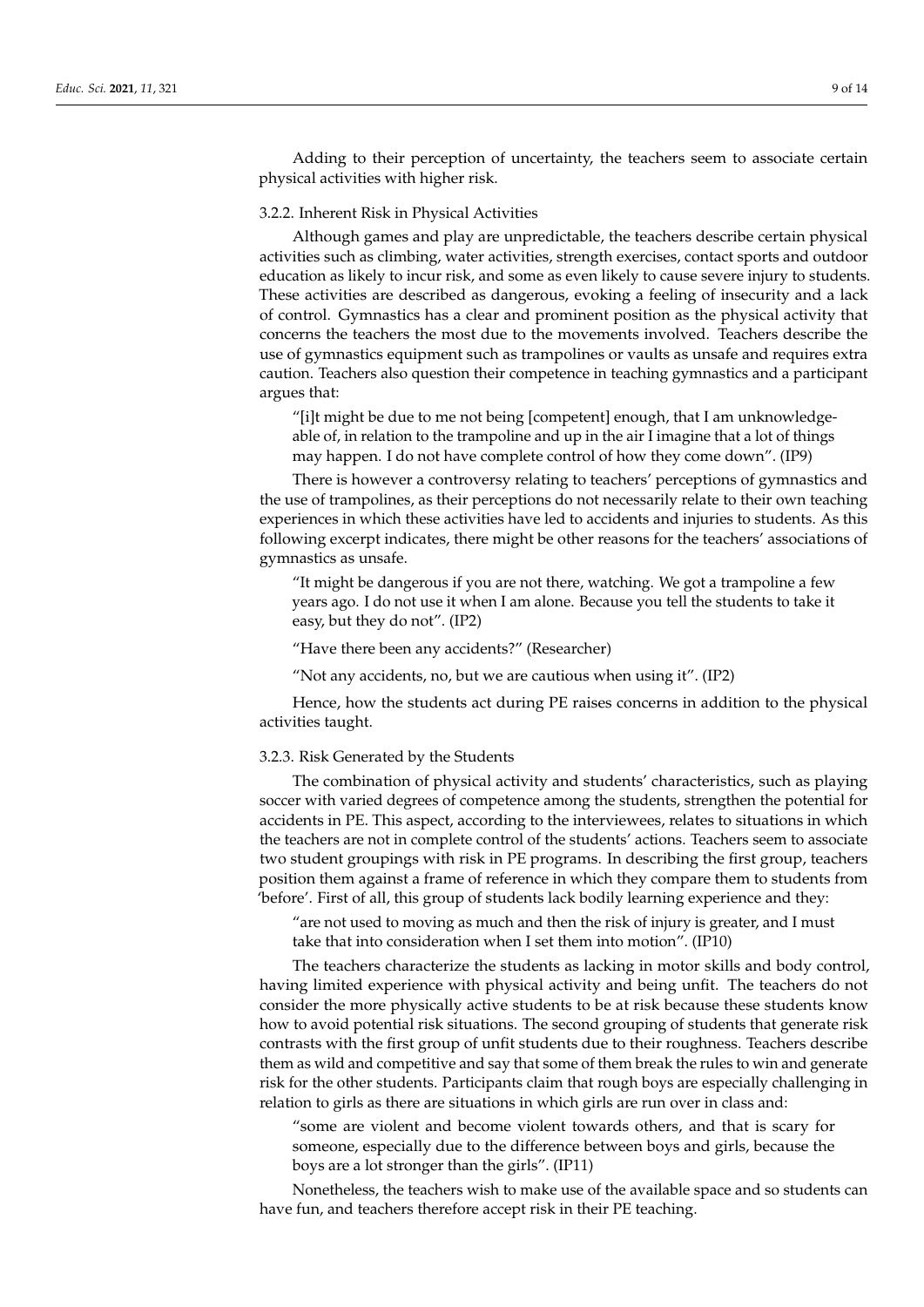## 3.2.4. Accepting Adverse Consequences

One of the themes that participants mention during the interview is that minor accidents occur in PE and are under the impression that less severe injuries to students are somewhat normal because:

"[w]e must accept all the injuries that happen within the framework of safe operation, but if we rock climb without a safeguard and somebody falls from four meters, I have not done my job. But in soccer, injuries may happen; in handball, injuries may happen; in basketball, you might get struck by a ball. You must account for that; injuries may happen and [you may] break your nose". (IP10)

Although teachers talk about safety in relation to dangerous physical activities, safety is less a topic among the teachers in relation to those activities in which minor incidents and injuries are more common. Teachers argue that this risk experience is part of the students' learning process and:

"[a]ccidental mishaps—you just have to accept collisions, a ball in the nose and such things, and I believe it has something to do with the development of youths. You participate and that may lead to something, but most often it is things that you can tolerate. I think it is healthy for their development". (IP11)

Asking teachers about unacceptable risk in PE, the responses are made with reference to the degree or the severity of injuries and in particular neck and permanent damages to students. There are indications that injury severity and not necessarily the frequency of injuries, if they are minor, is the reference or limit for teachers' risk acceptance because:

 $\gamma$ [y]ou might get a stiff neck for the rest of your life or be paralyzed. That is the great fear—those are the things you are really afraid of—to be responsible for a students' paralysis. A broken leg is of course difficult, but you can live with those things". (IP16)

Yet, multiple considerations in PE put the participants in a dilemma where they have to accept risk.

## **4. Discussion**

The results from the survey and interviews are integrated in the following to discuss teachers' perceptions of RSM in PE.

Concerning teachers' experiences, the results suggest that balancing risk and safety concerns within the educational mandate of PE is complex. Teachers are responsible for students' safety and it might be tough for teachers to experience injuries to students. The survey results show that 90% of the respondents report of experiences with minor injuries to students and that only 3.2% claim to have never experienced any injuries to their students. Based on these results minor injuries are rather common in primary and lower secondary Norwegian PE classes. The survey respondents do also report, to a great extent, that RSM is important in PE. This coincides with reports from teachers in a Canadian study [\[23\]](#page-12-19). The interviews with teachers might provide some nuances to these results because there are diverging perceptions of RSM among the participants, and that some teachers may not pay particular attention to RSM in PE. If minor injuries that happen are acceptable to teachers, the prevalence of many minor injuries might be a result of not thinking that RSM is important. Another explanation might be that RSM is not a pedagogical or common or explicit theme among teachers and in the teachers' institutional environment [\[26\]](#page-12-22). Then again, only 4.3% of the survey respondents think that RSM is of very little or little importance.

The potential for more adverse risk [\[29\]](#page-12-24) and critical injuries in PE might offer further understanding, and of teachers' opinions of RSM. Severe injuries do mark a line in the interviews and are not acceptable to teachers in the way that minor injuries are. Although the survey results indicate that severe injuries are very rare, the teachers may dread severe to critical injuries. Consequently, injury prevalence might be less important than the risk severity potential, as severe and critical injuries may occur in PE. Alternatively, cases of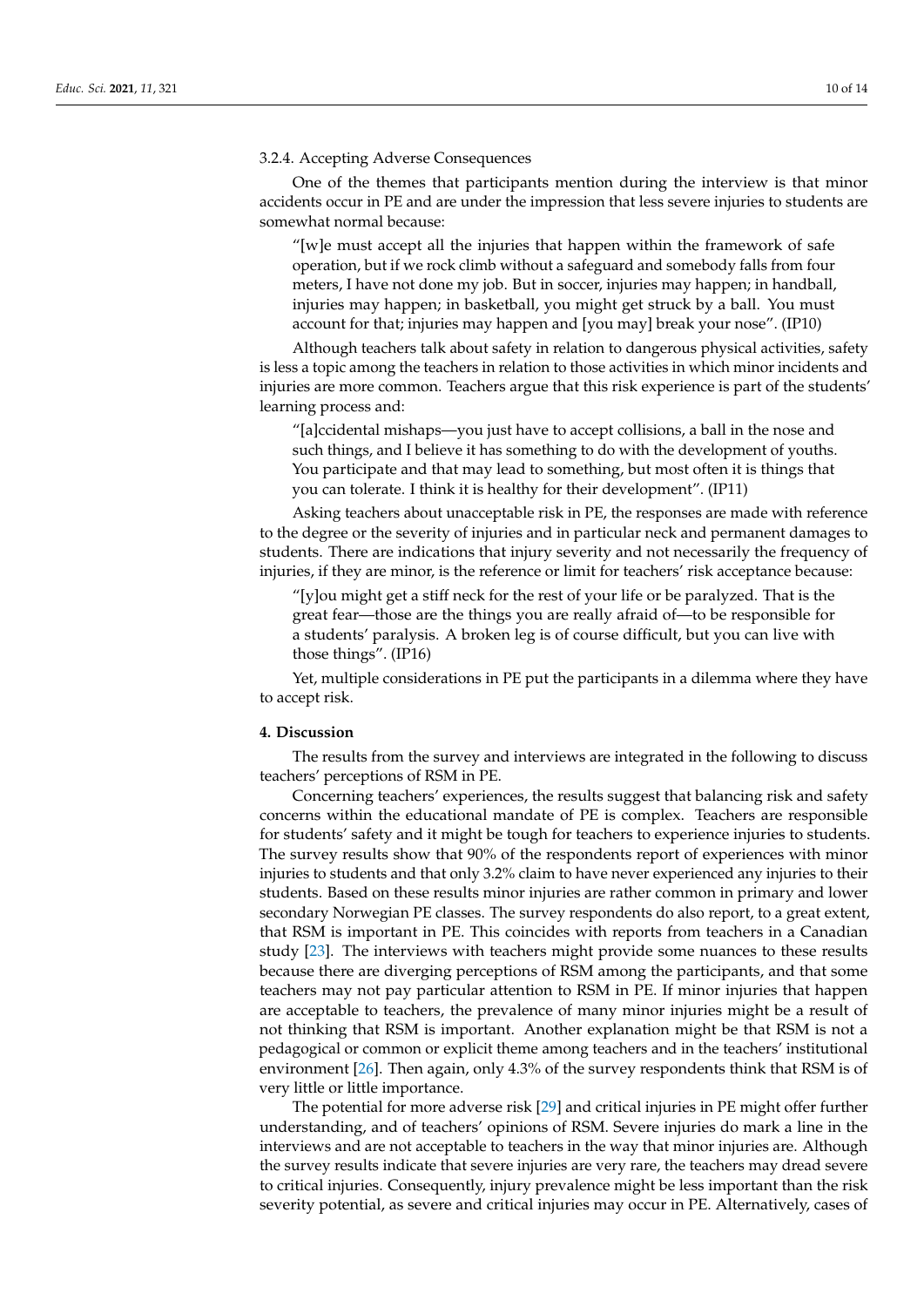negligence and litigation have received attention in literature on RSM in PE; in particular USA [\[8–](#page-12-7)[11\]](#page-12-8). Under these circumstances, fear of litigation might permeate the teachers' perceptions of RSM in PE. However, the teachers in the interview study do not seem compelled to impose conditions of absolute safety [\[30](#page-12-25)[,33\]](#page-12-26) as might be expected from risk aversion [\[2–](#page-12-1)[4\]](#page-12-3). The results in Young's [\[23\]](#page-12-19) Canadian study also question PE teachers' preoccupation with and fear of litigation.

This study also connects teachers' perceptions of RSM in PE to the ways the teachers interpret/enact the curricula. Looking at teachers' perception of risk and the physical activities that are taught, the interview participants are conscious of the potential for adversity but also of the benefits of risk [\[29,](#page-12-24)[30\]](#page-12-25) in, for example, gymnastics. Albeit the results from the survey show some dispersion in what is perceived as risky activities in PE (see Figure [1\)](#page-7-0), gymnastics, water activities and team sports comprise the main body (79.8%) of those ranked first. Canadian teachers are also reluctant to teach gymnastics [\[23,](#page-12-19)[25\]](#page-12-21). Given teachers' focus on certain activities, they might be in a sound position to target the risk that is unique for PE. However, as teaching methods are only reported on seven accounts, it might be an indication that teachers perceive risk as an inherent element of physical activities and not necessarily how PE is taught. Consequently, it might illuminate issues with teachers' risk perception or risk discourse in PE, as risks that are hidden or not included in what the teachers perceive as risky might be disregarded.

The distinction between risk and danger [\[31,](#page-12-27)[32\]](#page-12-28) might be useful to understand how teachers sometimes might generate and control risk in connection with their decisions and action. Danger, represents the risk that might be present in the program despite of teachers' choices. In the case that some students might actively engage in risk-taking to experience the benefits, other students might be exposed to danger from the same risk. The results indicate that teachers do not necessarily perceive risk agency with regards to the roughness with which some students behave in PE classes. If teachers connect students' roughness to danger [\[31](#page-12-27)[,32\]](#page-12-28), teachers might be left with less perceived control. Otherwise, if teachers accept roughness in terms of educational risk [\[1](#page-12-0)[,2,](#page-12-1)[38\]](#page-13-1) it might still create victims in this environment. Whereas boys acting rough might generate risk for themselves, the girls in PE might experience danger in this respect. A critical point is whether teachers' pedagogy in PE programs generates what might be dangers for some students.

The results suggest that there are conflicting considerations between educational risk for students' benefit and potential adverse risk which places the participants in a dilemma. In situations where pedagogical concerns triumph, teachers seem to emphasize the benefits of experience, fun and taking advantage of space. Thus, creating spaces for educative risk-taking [\[21\]](#page-12-17) on the students' behalf might be a necessary step for teachers to secure students' learning in PE. Teaching pedagogies that embrace uncertainty [\[1\]](#page-12-0) might function to explain and justify why minor injuries are common in PE. Possibly, a dichotomy exists between students' safety and learning, and teachers might justify risk through the mandate and educational potential of uncertainty  $[1,2,38]$  $[1,2,38]$  $[1,2,38]$ . The results in this study indicate that safety is challenged by teaching pedagogies that require some degree of risk acceptance by teachers. Hence, it might be that teachers' risk acceptance, or aversion in some respects, are social responses to risk in PE programs [\[26\]](#page-12-22).

An alternative understanding to the pedagogical reasons for uncertainty [\[38\]](#page-13-1) is risk uncertainty. Because uncertainty might be an inherent trait to risk that is not necessarily reducible due to randomness or chance [\[34,](#page-12-29)[37\]](#page-13-0). The teachers talk about not being in control and their descriptions of insecurity and unease characterize some of their experience in PE. On the other hand, it might also relate to teachers' lack of risk knowledge. Nevertheless, risk uncertainty generates additional complexity to RSM and boundaries for teachers to take control of the unforeseen by means of RSM. Research from the outdoor adventure field might provide some support to PE teachers because dynamic environments require "adaptive expertise" [\[20\]](#page-12-16), flexible plans [\[18\]](#page-12-14) and ongoing judgement [\[19\]](#page-12-15), which might be equally relevant for PE teachers as for the outdoor leaders. Albeit uncertainty in teaching is not something new [\[38\]](#page-13-1), the fundamental uncertainty in risk [\[34,](#page-12-29)[37\]](#page-13-0) does not seem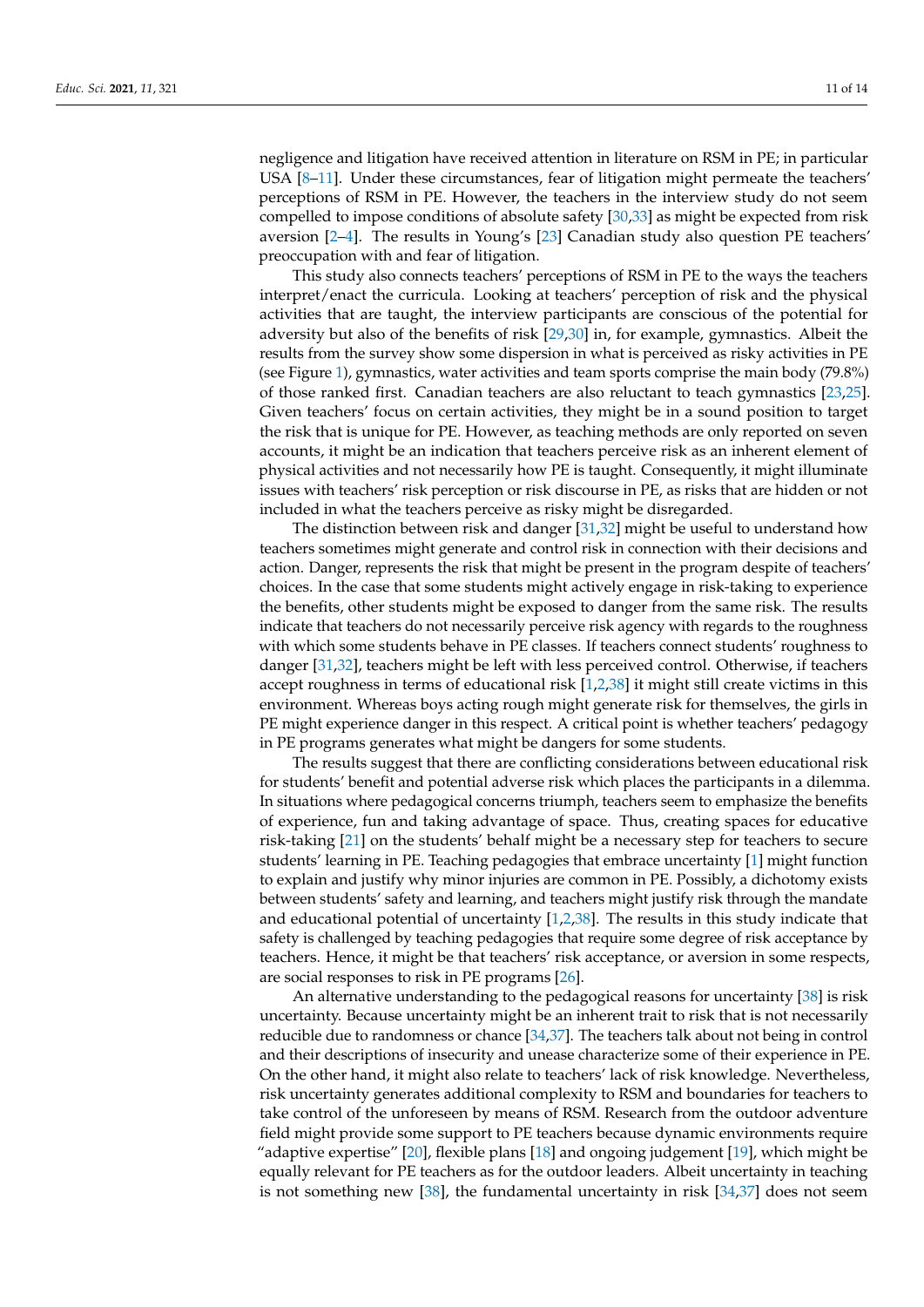to have gained attention in research targeting RSM in PE. Consequently, absolute safety might be impossible to realize in practice [\[33\]](#page-12-26) and demonstrates the limitations to RSM that teachers touch upon in the interviews. A possible conflict in this environment is the deviation from other fields and the external expectations for students' safety in PE. If risk in PE is perceived to be manageable by stakeholders, and uncertainty only a question of gaining knowledge, and not chance, risk reduction or even elimination would be possible through implementing certain proactive means [\[15\]](#page-12-12). If zero harm is the norm established by regulation or policy, teachers need to gain control of all risk in PE to guarantee that students will incur no injuries. Such a situation might not even be possible considering the

the ways that risk unfolds in PE to gain acceptance regarding the uncertainty. There are limitations to this study and the survey's statistical data must be read with caution. The population of PE teachers in Norway is unknown and the sample is not randomized. However, the sample is fairly large in a Norwegian context, includes respondents from all counties, and might comprise a group of respondents that can better answer the topic under investigation. The survey results are limited to teachers' interpretations and self-reported assessments, and several biases might exist in the data. The interview data clearly depends on the conversations between the participants and the first author. There are multiple avenues for future research to address these limitations and a potential to build on the results presented here. First, group comparisons and inferential statistics might suggest how teachers' ages, sex, years of PE teaching experience and PETE background might associate with teachers' perceptions of RSM. Given that uncertainty is a characteristic of risk in PE, ways of coping and communicating uncertainty is a prudent avenue for investigations through prolonged engagement. Moreover, if teachers perceive a lack of agency in relation to the rough behavior of students, support for teachers is essential for achieving agency in this respect. Therefore, exploring teachers' RSM knowledge and the ways teachers' perceptions of RSM influence their RSM practices are vital as it may ultimately have an effect on students' education in PE programs. How students perceive risk and RSM in PE is still an avenue for further research.

results offered here. A pertinent question is how teachers can communicate to stakeholders

#### **5. Conclusions**

This article explores teachers' perceptions of RSM in PE. Primarily, the survey respondents report that RSM is important in PE even though the results of the survey indicate that the teachers rarely experience their students' having severe injuries. The majority of the survey respondents on the other hand report of experiencing minor injuries to students in their PE teaching. The perception of not being in control is also voiced regarding risk in PE. The results suggest that teachers perceive some physical activities and equipment as inherently risky, some as even dangerous. In some respects, teachers might perceive that risk aversion might restrict the educational purposes of the PE program. The interview material suggests that risk acceptance is the norm and this thinking might be common. A possible explanation for teachers' risk acceptance might be found in educational pedagogy. However, in this environment, accidents happen that might have detrimental consequences for students. Uncertain risk might still restrict teachers' control and absolute safety might not be applicable to PE.

**Author Contributions:** Conceptualization, L.P. and E.B.H.S.; Data curation, L.P.; Formal analysis, L.P.; Investigation, L.P.; Methodology, L.P. and E.B.H.S.; Supervision, E.B.H.S.; Validation, L.P. and E.B.H.S.; Visualization, L.P. and E.B.H.S.; Writing—original draft, L.P. and E.B.H.S.; Writing—review and editing, L.P. and E.B.H.S. Both authors have read and agreed to the published version of the manuscript.

**Funding:** This research received no external funding.

**Institutional Review Board Statement:** This study was approved by the Norwegian Centre for Research Data (NSD).

**Informed Consent Statement:** Informed consent was obtained from all subjects involved in the study.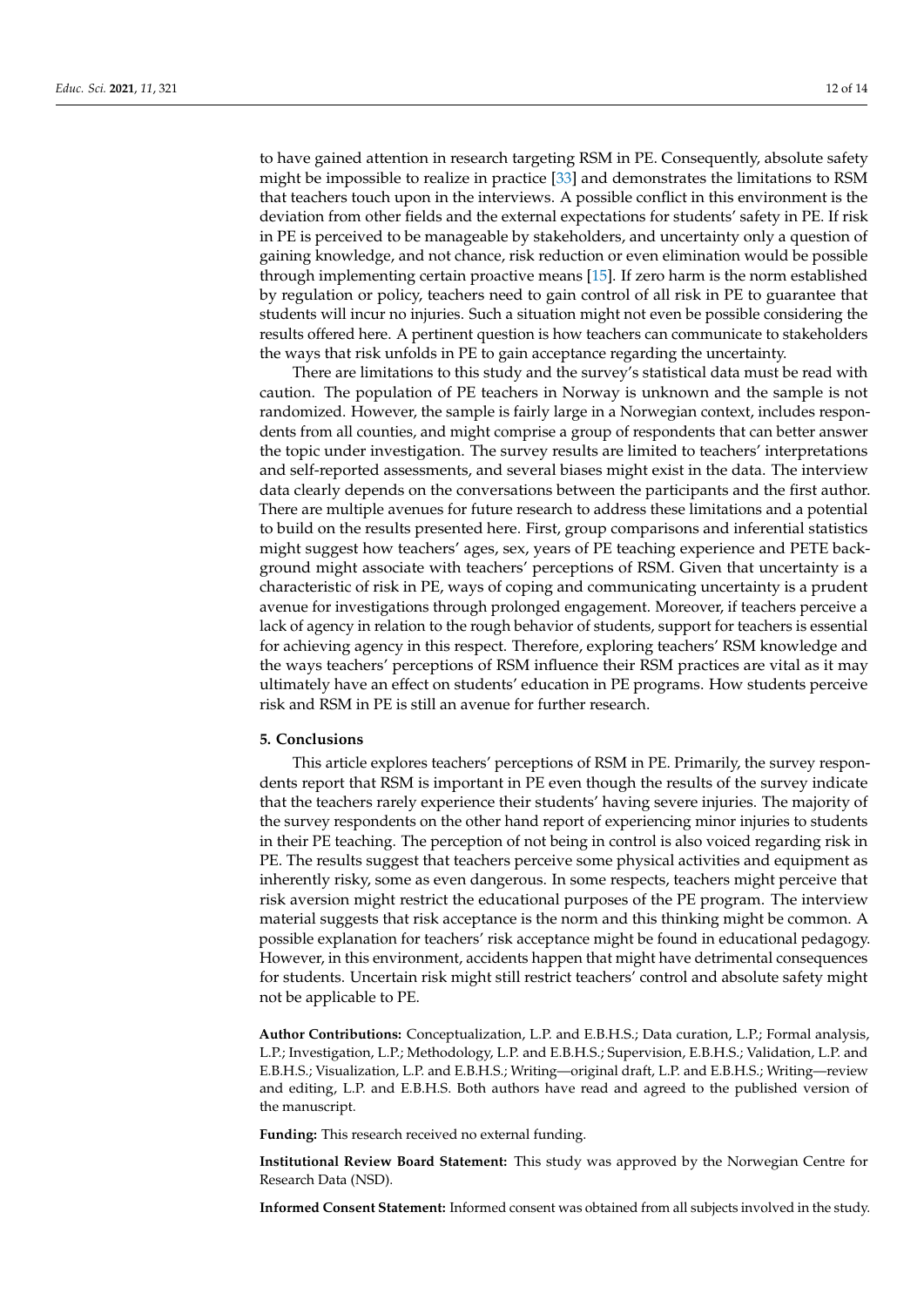**Data Availability Statement:** Data sharing is not applicable to this article due to privacy regulations.

**Conflicts of Interest:** The authors declare no conflict of interest.

## **References**

- <span id="page-12-0"></span>1. Quennerstedt, M. Physical education and the art of teaching: Transformative learning and teaching in physical education and sports pedagogy. *Sport Educ. Soc.* **2019**, *24*, 611–623. [\[CrossRef\]](http://doi.org/10.1080/13573322.2019.1574731)
- <span id="page-12-1"></span>2. Biesta, G.J.J. *The Beautiful Risk of Education*; Paradigm Publisher: Boulder, CO, USA, 2013.
- <span id="page-12-2"></span>3. Gill, T. *No Fear: Growing up in a Risk Averse Society*; Calouste Gulbenkian Foundation: London, UK, 2007.
- <span id="page-12-3"></span>4. Lindqvist, P.; Nordänger, U.K. Better safe than sorry? Risk and educational research. *Educ. Stud.* **2007**, *33*, 15–27. [\[CrossRef\]](http://doi.org/10.1080/03055690600948125)
- <span id="page-12-4"></span>5. Martínková, I.; Parry, J. Safe danger—On the experience of challenge, adventure and risk in education. *Sport Ethics Philos.* **2017**, *11*, 75–91. [\[CrossRef\]](http://doi.org/10.1080/17511321.2017.1292308)
- <span id="page-12-5"></span>6. Williams, A.; Wainwright, N. Re-thinking adventurous activities in physical education: Models-based approaches. *J. Adventure Educ. Outdoor Learn.* **2020**, *20*, 217–229. [\[CrossRef\]](http://doi.org/10.1080/14729679.2019.1634599)
- <span id="page-12-6"></span>7. Brussoni, M.; Olsen, L.L.; Pike, I.; Sleet, D.A. Risky play and children's safety: Balancing priorities for optimal child development. *Int. J. Environ. Res. Public Health* **2012**, *9*, 3134–3148. [\[CrossRef\]](http://doi.org/10.3390/ijerph9093134) [\[PubMed\]](http://www.ncbi.nlm.nih.gov/pubmed/23202675)
- <span id="page-12-7"></span>8. Murphy, K.L.; Beh, H.G. The standard of care and the assumption of risk defense in a negligent injury case in a physical education class. *J. Phys. Educ. Recreat. Dance* **2014**, *85*, 41–43. [\[CrossRef\]](http://doi.org/10.1080/07303084.2014.946836)
- 9. Gimbert, T.L.; Sawyer, T.H. Proper supervision: Parachute activities in physical education class. *J. Phys. Educ. Recreat. Dance* **2015**, *86*, 49–50. [\[CrossRef\]](http://doi.org/10.1080/07303084.2015.998551)
- 10. McCoy, L.; Esslinger, K.; Baghurst, T. Injury and inclusion: Understanding common legal concerns in physical education. *Strategies* **2017**, *30*, 3–11. [\[CrossRef\]](http://doi.org/10.1080/08924562.2017.1344170)
- <span id="page-12-8"></span>11. Schaefer, G.; Francisco, J.; Foo, C. Judge, lest ye not be judged. *J. Phys. Educ. Recreat. Dance* **2017**, *88*, 63–64. [\[CrossRef\]](http://doi.org/10.1080/07303084.2016.1249772)
- <span id="page-12-9"></span>12. Podstawski, R.; Zwolinska, D.; Nowosielska-Swadzba, D. Problems of safety and risk in physical education. *Pedagog. Psychol. Med. Biol. Probl. Phys. Train. Sports* **2015**, *19*, 82–89. [\[CrossRef\]](http://doi.org/10.15561/18189172.2015.1013)
- <span id="page-12-10"></span>13. White, A.J.; Batten, J.; Robinson, S.; Anderson, E.; Burns, A.; Batey, J.; Ryan-Stewart, H.; Discombe, R. Tackling in physical education rugby: An unnecessary risk? *Inj. Prev.* **2018**, *24*, 114–115. [\[CrossRef\]](http://doi.org/10.1136/injuryprev-2017-042672)
- <span id="page-12-11"></span>14. Nachtigal, J.; Kim, M.; Lee, K.; Seidler, T.; Stocz, M. Softball: Nothing soft about it. *J. Phys. Educ. Recreat. Dance* **2016**, *87*, 36–41. [\[CrossRef\]](http://doi.org/10.1080/07303084.2016.1226220)
- <span id="page-12-12"></span>15. Fitzgerald, A.; Deutsch, J. Limiting the risk of injury through safety guidelines in a physical education setting. *J. Hum. Sci.* **2016**, *13*, 2856–2859. [\[CrossRef\]](http://doi.org/10.14687/jhs.v13i2.3783)
- 16. Severs, J.; Whitlam, P.; Woodhouse, J. *Safety and Risk in Primary School Physical Education: A Guide for Teachers*; Routledge: London, UK, 2003.
- <span id="page-12-13"></span>17. Tanis, C.J.; Hebel, S.L. Emergency action plans in physical education. *Strategies* **2016**, *29*, 3–7. [\[CrossRef\]](http://doi.org/10.1080/08924562.2016.1181589)
- <span id="page-12-14"></span>18. Boyes, M.; Potter, T.; Andkjaer, S.; Lindner, M. The role of planning in outdoor adventure decision-making. *J. Adventure Educ. Outdoor Learn.* **2019**, *19*, 343–357. [\[CrossRef\]](http://doi.org/10.1080/14729679.2018.1548364)
- <span id="page-12-15"></span>19. Collins, L.; Collins, D. The foci of in-action professional judgement and decision-making in high-level adventure sports coaching practice. *J. Adventure Educ. Outdoor Learn.* **2017**, *17*, 122–132. [\[CrossRef\]](http://doi.org/10.1080/14729679.2016.1227717)
- <span id="page-12-16"></span>20. Mees, A.; Sinfield, D.; Collins, D.; Collins, L. Adaptive expertise—A characteristic of expertise in outdoor instructors? *Phys. Educ. Sport Pedagog.* **2020**, *25*, 423–438. [\[CrossRef\]](http://doi.org/10.1080/17408989.2020.1727870)
- <span id="page-12-17"></span>21. Zinn, J.O. The meaning of risk-taking—Key concepts and dimensions. *J. Risk Res.* **2019**, *22*, 1–15. [\[CrossRef\]](http://doi.org/10.1080/13669877.2017.1351465)
- <span id="page-12-18"></span>22. Park, Y. How do specialist teachers practice safety lessons? Exploring the aspects of physical education safety lessons in elementary schools. *Int. Electron. J. Elem. Educ.* **2018**, *10*, 457–461. [\[CrossRef\]](http://doi.org/10.26822/iejee.2018438136)
- <span id="page-12-19"></span>23. Young, D. Physical education, tort law and risk avoidance. *Educ. Law J.* **2007**, *17*, 223–243.
- <span id="page-12-20"></span>24. Rothe, P.J. The voluntary use of physical education safety guidelines in schools. *J. Phys. Educ. Recreat. Dance* **2009**, *80*, 43–49. [\[CrossRef\]](http://doi.org/10.1080/07303084.2009.10598296)
- <span id="page-12-21"></span>25. Robinson, D.B.; Randall, L.; Andrews, E. Physical education teachers' (lack of) gymnastics instruction: An exploration of a neglected curriculum requirement. *Curric. Stud. Health Phys. Educ.* **2020**, *11*, 67–82. [\[CrossRef\]](http://doi.org/10.1080/25742981.2020.1715232)
- <span id="page-12-22"></span>26. Douglas, M. *Risk and Blame: Essays in Cultural Theory*; Routledge: London, UK, 1992.
- <span id="page-12-30"></span>27. Renn, O. *Risk Governance: Coping with Uncertainty in a Complex World (Earthscan Risk in Society Series)*; Earthscan: London, UK, 2008.
- <span id="page-12-23"></span>28. Lupton, D. *Risk and Sociocultural Theory: New Directions and Perspectives*; Cambridge University Press: Cambridge, UK, 1999.
- <span id="page-12-24"></span>29. Boholm, M. Risk association: Towards a linguistically informed framework for analysing risk in discourse. *J. Risk Res.* **2018**, *21*, 480–501. [\[CrossRef\]](http://doi.org/10.1080/13669877.2016.1223158)
- <span id="page-12-25"></span>30. Boholm, M. The semantic field of risk. *Saf. Sci.* **2017**, *92*, 205–216. [\[CrossRef\]](http://doi.org/10.1016/j.ssci.2016.10.011)
- <span id="page-12-27"></span>31. Luhmann, N. *Risk: A Sociological Theory*; Aldine de Gruyter: Berlin, Germany, 1993.
- <span id="page-12-28"></span>32. Boholm, M. The semantic distinction between "risk" and "danger": A linguistic analysis. *Risk Anal.* **2012**, *32*, 281–293. [\[CrossRef\]](http://doi.org/10.1111/j.1539-6924.2011.01668.x)
- <span id="page-12-26"></span>33. Boholm, M.; Möller, N.; Hansson, S.O. The concepts of risk, safety, and security: Applications in everyday language. *Risk Anal.* **2016**, *36*, 320–338. [\[CrossRef\]](http://doi.org/10.1111/risa.12464)
- <span id="page-12-29"></span>34. Aven, T.; Renn, O. On risk defined as an event where the outcome is uncertain. *J. Risk Res.* **2009**, *12*, 1–11. [\[CrossRef\]](http://doi.org/10.1080/13669870802488883)
- 35. Aven, T.; Renn, O. Response to Professor Eugene Rosa's viewpoint to our paper. *J. Risk Res.* **2010**, *13*, 255–259. [\[CrossRef\]](http://doi.org/10.1080/13669870903484369)